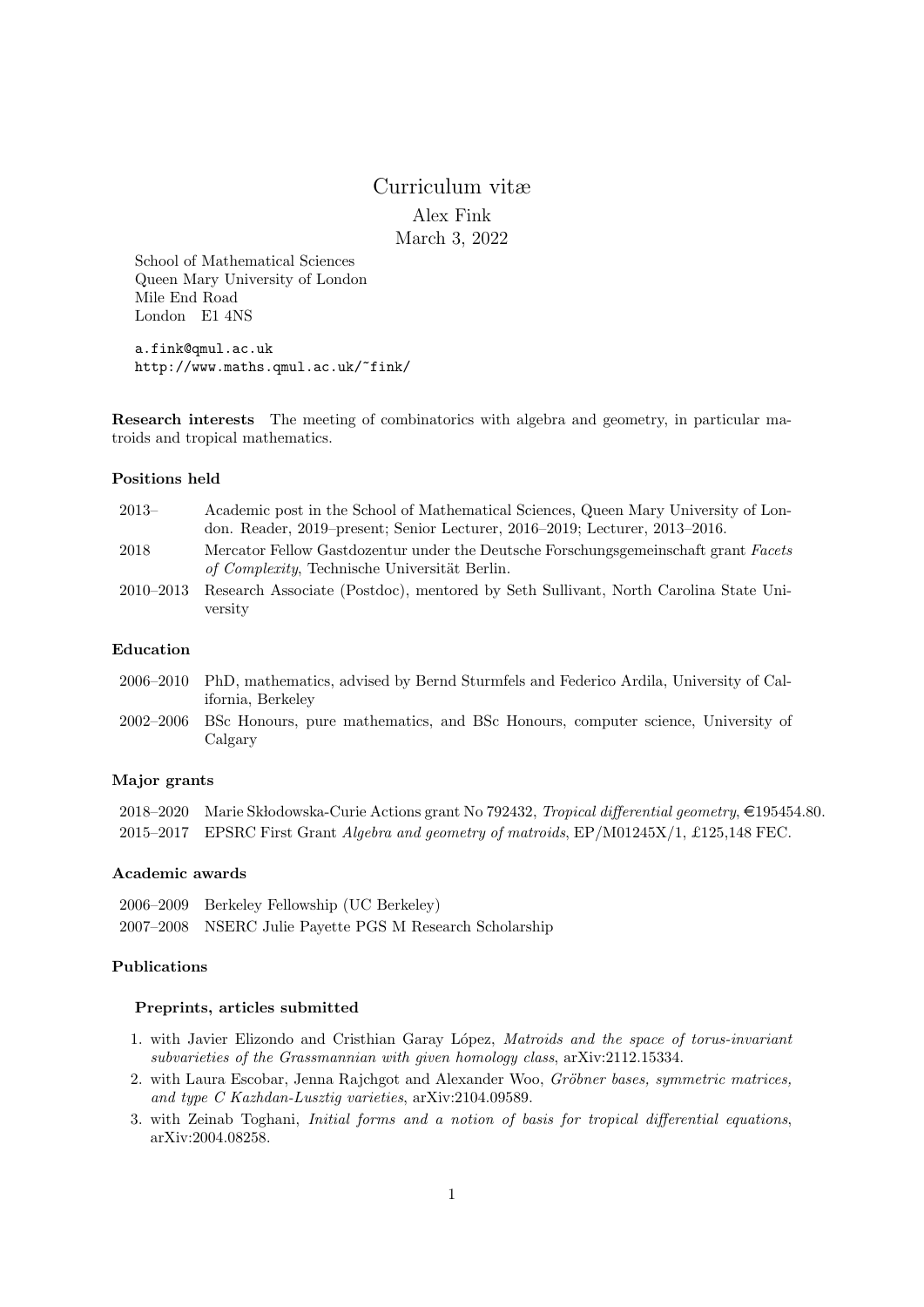#### Accepted and published articles

- 4. with Amanda Cameron, The Tutte polynomial via lattice point counting, to appear in Journal of Combinatorial Theory, Series A. arXiv:1802.09859. Also extended abstract accepted to FPSAC 2016, arXiv:1604.00962.
- 5. with Jorge Alberto Olarte, Presentations of transversal valuated matroids, Journal of the London Mathematical Society 105 no. 1 (2022), 24–62. arXiv:1903.08288.
- 6. with Andrew Berget, Equivariant K-theory classes of matrix orbit closures, to appear in International Mathematics Research Notices. arXiv:1904.10047.
- 7. with Karola Mészáros and Avery St Dizier, Zero-one Schubert polynomials, Mathematische Zeitschrift 297 no. 3 (2020), 1023–1042. arXiv:1903.10332.
- 8. with Luca Moci, Polytopes and parameter spaces for matroids over valuation rings, Advances in Mathematics 343 (2019), 448–494. doi:10.1016/j.aim.2018.11.009. arXiv:1707.01026.
- 9. with Clément Dupont and Luca Moci, Universal Tutte characters via combinatorial coalgebras, Algebraic Combinatorics 1 no. 5 (2018), 603–651. arXiv:1711.09028.
- 10. with Andrew Berget, *Matrix orbit closures*, Beiträge zur Algebra und Geometrie 59 no. 3 (2018), 1–34. doi:10.1007/s00031-016-9406-5. arXiv:1306.1810.
- 11. with Karola Mészáros and Avery St. Dizier, Schubert polynomials as integer point transforms of generalized permutahedra, Advances in Mathematics 332 (2018), 465–475. arXiv:1706.04935.
- 12. with David Speyer and Alexander Woo, A Gröbner basis for the graph of the reciprocal plane, Journal of Commutative Algebra 12 (2020) no. 1, 77–86. arXiv:1703.05967.
- 13. with Jenna Rajchgot and Seth Sullivant, Matrix Schubert varieties and Gaussian conditional independence models, Journal of Algebraic Combinatorics 44 no. 4 (2016), 1009–1046. arXiv:1510.04124.
- 14. with Richard K Guy, The outercoarseness of the n-cube, Contributions to Discrete Math. 12 no. 2 (2017), #582.
- 15. with Andrew Berget, *Equivariant Chow classes of matrix orbit closures*, Transformation Groups 22 no. 3 (2016). doi:10.1007/s00031-016-9406-5. arXiv:1507.05054.
- 16. with Felipe Rincon, *Stiefel tropical linear spaces*, Journal of Combinatorial Theory, Series A 135 (2015), 291–331. arXiv:1305.6329.
- 17. with Luca Moci, Matroids over a ring, J. Eur. Math. Soc. 18 issue 4 (2016), 681-731. arXiv:1209.6571.
- 18. with Aviezri Fraenkel and Carlos Santos, Lim is not slim, International Journal of Game Theory 43 issue 2 (2014), 269–281.
- 19. with David Speyer, K-classes of matroids and equivariant localization, Duke Math. J. 161 no. 14 (2012), 2699–2723. arXiv:1004.2403.
- 20. with Richard Nowakowski and Aaron Siegel and David Wolfe, Toppling conjectures, Games of No Chance 4, MSRI Publications volume 63 (2015), 65–76.
- 21. Chow polytopes and tropical cycles, Beiträge zur Algebra und Geometrie  $54$  no. 1 (2013), 13–40. arXiv:1001.4784.
- 22. Lattice games without rational strategies, Journal of Combinatorial Theory, Series A 119 (2012), pp. 450–459. doi:10.1016/j.jcta.2011.10.005.
- 23. The binomial ideal of the intersection axiom for conditional probabilities, J. of Algebraic Combinatorics 33 issue 3 (2011), 455–463. doi:10.1007/s10801-010-0253-5.
- 24. with Benjamin Iriarte Giraldo, Bijections between noncrossing and nonnesting partitions for classical reflection groups, Portugal. Math. 67 fasc. 3 (2010), 369–401. Extended abstract in Discrete Mathematics and Theoretical Computer Science.
- 25. with Harm Derksen, *Valuative invariants for polymatroids*, Advances in Math. 225 no. 4 (2010), 1840–1892. doi:10.1016/j.aim.2010.04.016. Extended abstract in Discrete Mathematics and Theoretical Computer Science.
- 26. with Federico Ardila and Felipe Rincón, Valuations for matroid polytope subdivisions, Canadian Journal of Mathematics 62 (2010), 1228–1245. doi:10.4153/CJM-2010-064-9, arXiv:0710.4424v2.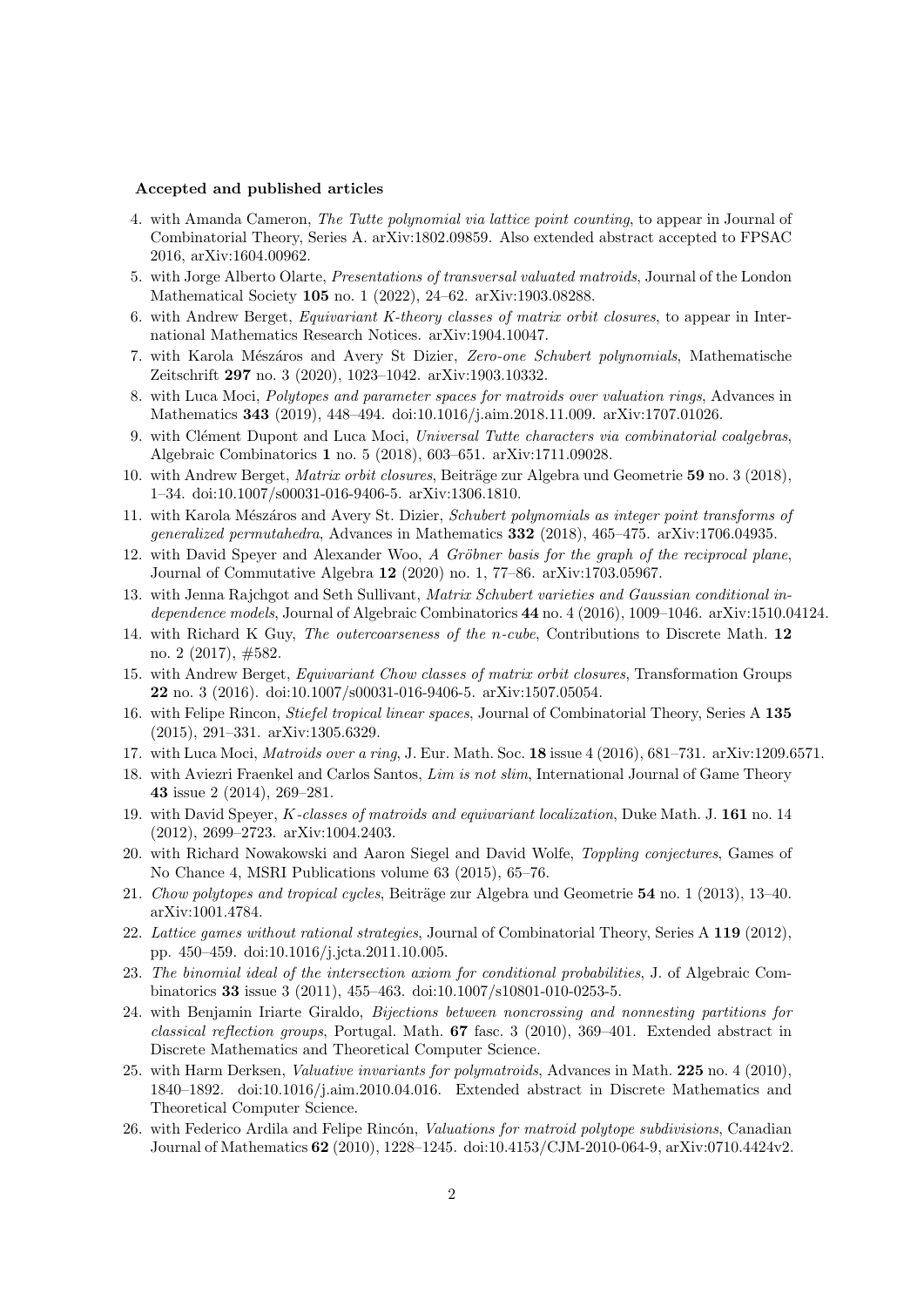- 27. with Richard Guy and Mark Krusemeyer, Partitions with parts appearing at most thrice, Contributions to Discrete Math.  $3$  (2008),  $\#79$ .
- 28. with Richard Guy, The number-pad game, Coll. Math. J. 38 (2007), 260–264.
- 29. A generalization of an IMO problem, Integers, Electronic Journal of Combinatorial Number Theory 6 (2006),  $\#A17$ .
- 30. with Bill Sands, Rationals whose sum equals the reciprocal of their product, Crux Math. 30 (2004), 292–295.

#### Conference publications

31. with Jörg Denzinger and John Aycock, Extracting NPC behavior from Computer Games using Computer Vision and Machine Learning Techniques, IEEE Symposium on Computational Intelligence and Games, 2007, 24–31.

#### Expository writing

- 32. Matroid subdivisions, with a computational appendix. Written for my teaching in Jack Edmonds' courses on Polyhedral Combinatorics and Exponential Polytime in summer 2015.
- 33. with Richard Guy, Rick's Tricky Six Puzzle:  $S_5$  sits specially in  $S_6$ , Math. Magazine 82 no. 2 (April, 2009).
- 34. If two were three, what would Hex be?, 2008, Gathering for Gardner 8.
- 35. with Derek Kisman and Richard Guy, Patulous pegboard polygons, 2006, Gathering for Gardner 7.

#### Research programmes etc. attended by invitation

- 2018 Tropical Geometry, Amoebas, and Polytopes, Mittag-Leffler Institute.
- 2016 Combinatorial Algebraic Geometry, Fields Institute.
- 2012 Postdoctoral Fellowship, Commutative Algebra, Mathematical Sciences Research Institute.

#### Conferences and sessions at meetings organized

- postponed Workshop The algebraic geometry of matroids at the ICMS. Joint organiser with Diane Maclagan and Felipe Rincón.
- 2019 Workshop Tropical differential algebra, QMUL. Joint organiser with Zeinab Toghani.
- 2019 Minisymposium New developments in matroid theory at the SIAM Conference on Applied Algebraic Geometry (SIAMAG19), Universität Bern. Joint organiser with Ivan Martino and Luca Moci.
- 2019, 2015 Meetings of the LMS working group Tropical mathematics and its applications, QMUL.

2016 Meeting Tensors, their decompositions, and applications, QMUL.

- 2011–2013 Four instances of the Triangle Lectures in Combinatorics, North Carolina State. Joint organizer with subsets of Patricia Hersh, Carla Savage, Sarah Mason, Ed Allen.
- 2012 Session of introductory talks for the postdocs attending for the fall 2012 MSRI programmes.
- 2011 *Algebraic and geometric aspects of matroids*, special session  $\#1A$  at the Fall 2011 Southeastern Sectional Meeting of the AMS, Wake Forest University. Joint organizer with Hoda Bidkhori and Seth Sullivant.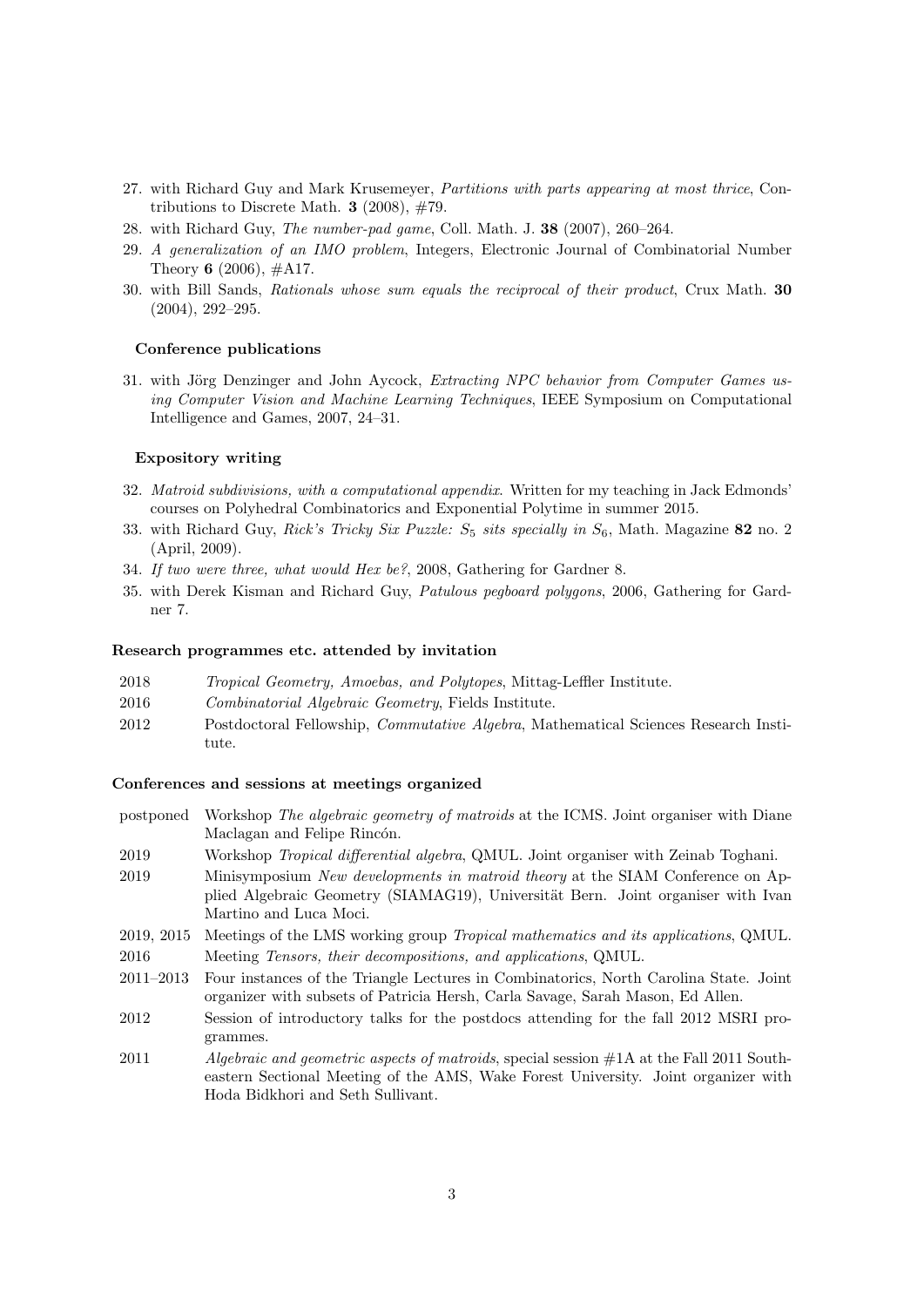# Small grants

2019 ICMS Research in Pairs, Eigenvalue spaces of matrices – a generalisation of Gelfand-Zetlin polytopes, with Milena Hering and Chris Manon.

# Editorial roles

| $2019-$ | Editorial board, London Mathematical Society.            |
|---------|----------------------------------------------------------|
| $2014-$ | Editorial board, Theoretical Computer Science, series A. |

# Programme committee memberships

|      | 2015–2017 Co-chair of programme committee, Formal Power Series and Algebraic Combinatorics |
|------|--------------------------------------------------------------------------------------------|
|      | 2017.                                                                                      |
| 2015 | Formal Power Series and Algebraic Combinatorics 2015, Daejeon, South Korea.                |

## Seminars run

| $2019-$       | with Felipe Rincón-Pabon and several others, Tropical reading group, QMUL.      |
|---------------|---------------------------------------------------------------------------------|
| 2014–2016     | with Matt Fayers, Algebra seminar and London Algebra Colloquium, QMUL.          |
| 2014          | with Behrang Noohi, Quantum algebras seminar, QMUL.                             |
| $2011 - 2013$ | with Bojko Bakalov, Combinatorics / algebra seminar, NCSU.                      |
| 2009          | with Franziska Schroeder, Graduate student tropical geometry seminar, MSRI.     |
| 2006-2007     | with William Slofstra, Many Cheerful Facts (the PhD student seminar), Berkeley. |

# Group

# Postdocs hired

2018–2020 Zeinab Toghani 2015–2016 Madhusudan Manjunath

# PhD students supervised (as first supervisor)

| $2021 -$ | <b>Ben Dobres</b>        |
|----------|--------------------------|
| $2019-$  | Sam Gardiner             |
|          | $2017-2021$ Scott Kemp   |
|          | 2015–2019 Ben P. Smith   |
|          | 2014–2017 Amanda Cameron |
|          |                          |

# PhD thesis examinations

| 2020 |  |  | Queen Mary University of London. |  |  |
|------|--|--|----------------------------------|--|--|
|------|--|--|----------------------------------|--|--|

- 2019 London School of Economics.
- 2018 University of Sussex; Dalhousie University.
- 2017 Queen Mary University of London; University of Warwick; Technische Universität Berlin; University of Fribourg.

# Fellowships of professional bodies

| 2015 |  |  |  | Fellow of the Higher Education Academy. |  |
|------|--|--|--|-----------------------------------------|--|
|------|--|--|--|-----------------------------------------|--|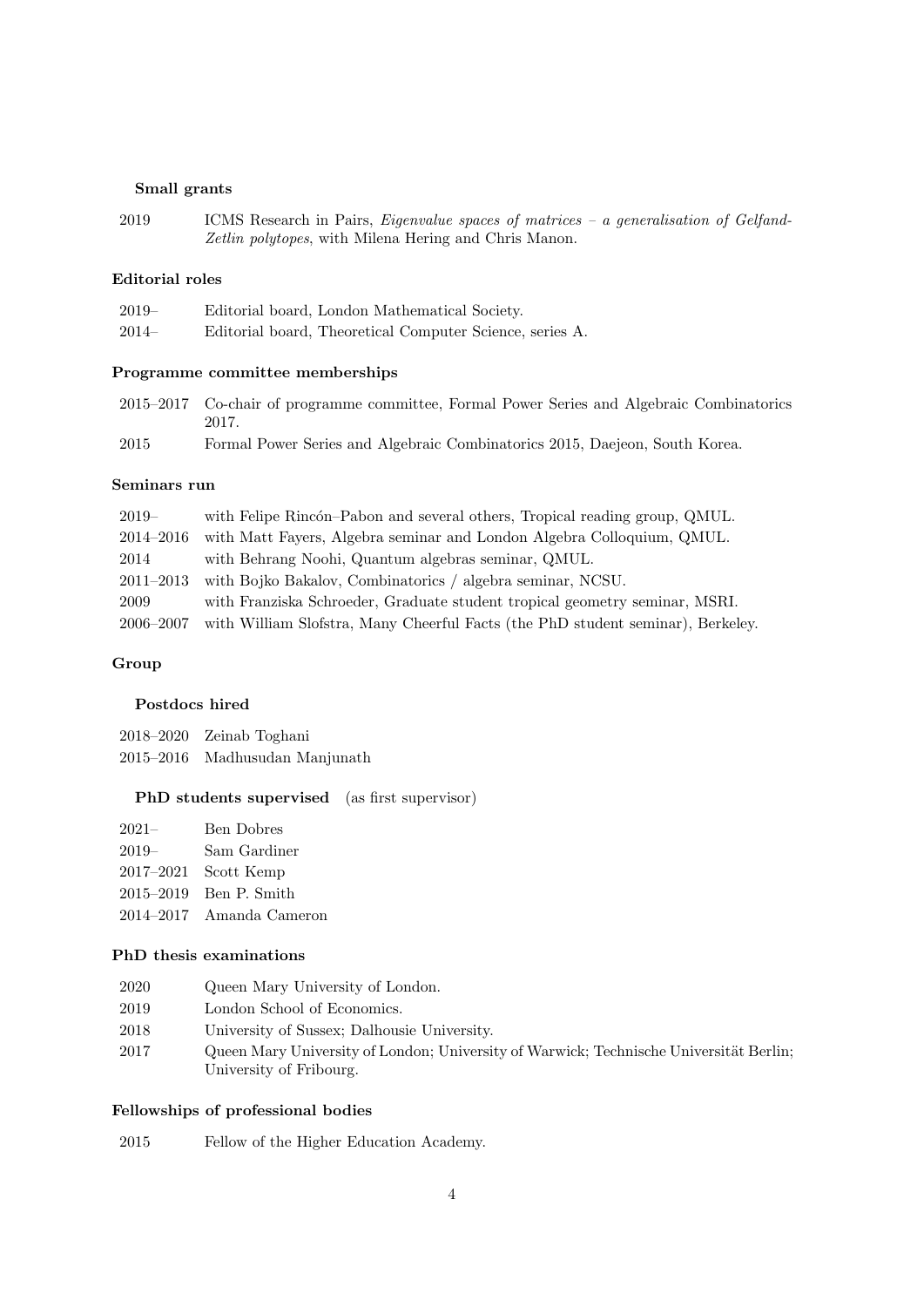#### Courses taught

# Graduate courses

- Algebraic geometry for matroids, 2018, at Technische Universität Berlin. Fourteen attendees, mostly PhD students. Designed based on my research. 40pp lecture notes.
- Enumerative combinatorics, 2015, at the London Taught Course Centre. Eleven PhD students. 91pp lecture notes.
- Matroid subdivisions, 2015, a component of Jack Edmonds' course *Polyhedral combinatorics* and exponential polytime hosted by the London Taught Course Centre. Designed based on my research. 27pp lecture notes.

## Undergraduate and masters teaching at Queen Mary

- *MSci Independent Study in Mathematics*, 2018. A reading course on homological algebra and noncommutative rings. Four masters students. Three colleagues and I designed this module, including assessment structure, at the students' request.
- Introduction to Algebra, yearly, 2014–present. An introduction to groups, rings and fields, with heavy emphasis on examples: the complex numbers; modular arithmetic via equivalence relations; rings of matrices and polynomials; permutation groups. Approx. 250 first- and secondyear undergraduates. Module heavily redesigned from its previous incarnation.
- Project supervision for *Third-year / MSci Project*, regularly. This role involves setting readings and project questions for students, periodic (perhaps fortnightly) meetings with the student to discuss the project work over the course of a semester, and marking their final project report.

#### Undergraduate teaching at North Carolina State University

• Applied Differential Equations I.

Differential equations and systems of differential equations. Methods for solving ordinary differential equations including Laplace transforms, phase plane analysis, and numerical methods. Matrix techniques for systems of linear ordinary differential equations.

• Calculus III.

Third of three semesters in a calculus sequence for science and engineering majors. Vectors, vector algebra, and vector functions. Functions of several variables, partial derivatives, gradients, directional derivatives, maxima and mimima. Multiple integration. Line and surface integrals, Green's Theorem, Divergence Theorems, Stokes' Theorem, and applications. Use of computational tools.

• Calculus for Life and Management Sciences B.

Differential equations — population growth, flow processes, finance and investment models, systems; functions of several variables — partial derivatives, optimization, least squares, multiple integrals; Lagrange multiplier method — chain rule, gradient; Taylor polynomials and series; numerical methods.

#### Other mentoring activities

- 2013– Advisor for maths undergraduates, QMUL.
- 2012, 2011, 2007 Training at the Canadian IMO summer training camp, Banff.
- 2006–2007 Coaching contestants in the ACM International Collegiate Programming Competition, Calgary.